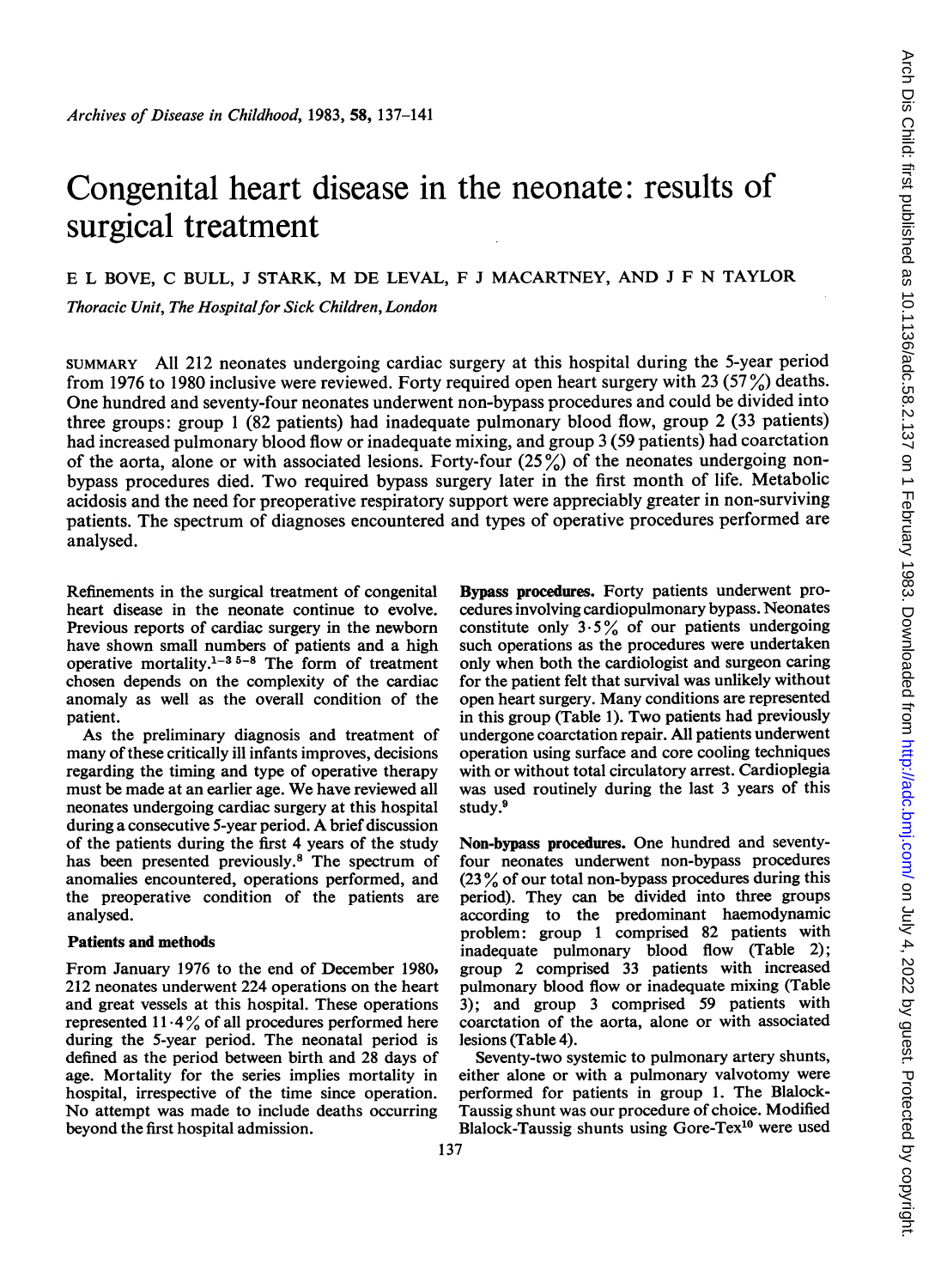### 138 Bove, Bull, Stark, de Leval, Macartney, and Taylor

| <b>Diagnosis</b>                                                                        | No of    | <b>Procedure</b>                                                                       |    | Mortality |  |
|-----------------------------------------------------------------------------------------|----------|----------------------------------------------------------------------------------------|----|-----------|--|
|                                                                                         | patients |                                                                                        | No | $\%$      |  |
| Total anomalous pulmonary venous drainage                                               | 16       | Complete repair                                                                        |    | 50        |  |
| Truncus arteriosus                                                                      |          | Complete repair                                                                        |    | 83        |  |
| Pulmonary stenosis*                                                                     |          | Pulmonary valvotomy and transannular patch                                             |    | 20        |  |
| Transposition of the great arteries                                                     |          | Mustard                                                                                |    | 50        |  |
| Transposition of the great arteries                                                     |          | Arterial switch and tricuspid valvuloplasty                                            |    | 100       |  |
| Transposition of the great arteries, ventricular<br>septal defect, previous coarctation |          | Mustard and ventricular septal defect repair                                           |    | 100       |  |
| Ventricular septal defect, interrupted arch,<br>aortic stenosis                         |          | Closure ventricular septal defect, ascending to<br>descending aorta conduit, valvotomy |    | 100       |  |
| Ventricular septal defect, absent pulmonary valve                                       |          | Closure ventricular septal defect                                                      |    | 100       |  |
| Ventricular septal defect†                                                              |          | Closure ventricular septal defect                                                      |    |           |  |
| Complete atrioventricular canal                                                         |          | Complete repair                                                                        |    | 100       |  |
| Ventricular septal defect, common atrium,<br>anomalous systemic venous return           |          | Closure ventricular septal defect, atrial baffle                                       |    | 100       |  |
| Aortic stenosis                                                                         |          | Valvotomv                                                                              |    | 67        |  |

|  |  |  | Table 1 Procedures in 40 patients using cardiopulmonary bypass |  |
|--|--|--|----------------------------------------------------------------|--|
|--|--|--|----------------------------------------------------------------|--|

\*One patient required reoperation and survived, tone patient had previously undergone coarctation repair.

Table 2 (Group 1) Inadequate pulmonary blood flow (82 patients)

| <b>Diagnosis</b>                                                                         | No of<br>patients | <i><b>Operative</b></i><br>mortality |               | <b>Diagnosis</b>                                      |  |
|------------------------------------------------------------------------------------------|-------------------|--------------------------------------|---------------|-------------------------------------------------------|--|
|                                                                                          |                   | No                                   | $\frac{6}{2}$ |                                                       |  |
|                                                                                          |                   |                                      |               | Persistent ductus ar                                  |  |
| Pulmonary atresia/intact ventricular<br>septum                                           | 25                | 6                                    | 24            | Ventricular septal d<br>ductus arteriosus             |  |
| Pulmonary atresia/ventricular septal<br>defect                                           | 14                | 5                                    | 36            | Transposition of the<br>Transposition of the          |  |
| Univentricular heart with pulmonary<br>atresia or stenosis*                              | 23                | 5                                    | 22            | arteries/persisten<br>Double outlet right             |  |
| <b>Tetralogy of Fallot</b>                                                               | 9                 | 2                                    | 22            | ductus arteriosus                                     |  |
| Atrioventricular discordance/pulmonary<br>stenosis                                       | 3                 | $\bf{0}$                             |               | Ventricular septal d<br>arch/persistent di            |  |
| Double outlet right ventricle/pulmonary<br>atresia                                       |                   | 0                                    |               | Complete atriovent<br>canal/persistent c              |  |
| Critical pulmonary stenosis                                                              | 3                 | 0                                    |               | Univentricular hear                                   |  |
| Ebstein's anomaly/pulmonary atresia                                                      |                   | 0                                    |               | arteriosus                                            |  |
| Transposition of great arteries/ventricular<br>septal defect/pulmonary stenosis          |                   | $\bf{0}$                             |               | Truncus arteriosus<br>Aortic stenosis/miti            |  |
| Complete atrioventricular<br>canal/pulmonary atresia/total<br>anomalous pulmonary venous | $\overline{c}$    |                                      | 50            | stenosis/endocaro<br>fibroelastosis/per<br>arteriosus |  |
| drainage                                                                                 |                   |                                      |               | Pulmonary atresia/<br>defect implicate a              |  |

\*Includes tricuspid atresia.

if anatomical conditions precluded the standard shunt or if shunts were performed on the side of the aortic arch, as when combined with transpulmonary valvotomy for pulmonary atresia with intact ventricular septum.

The procedures performed to decrease pulmonary blood flow or improve mixing in group 2 included ligation of persistent ductus arteriosus (17 patients), or pulmonary artery banding either alone (8 patients), or in addition to Blalock-Hanlon septectomy (3 patients). Two patients with pulmonary atresia, ventricular septal defect, and a multifocal pulmonary blood supply required ligation of aorto-pulmonary collateral arteries.

The procedures used to repair the coarctation in

#### Table 3 (Group 2) Increased pulmonary blood flow/inadequate mixing (33 patients)

| No of    | <i><b>Operative</b></i> |    | <b>Diagnosis</b>                                                                              | No of    | Mortality |     |
|----------|-------------------------|----|-----------------------------------------------------------------------------------------------|----------|-----------|-----|
| patients | mortality               |    |                                                                                               | patients | No        | ℅   |
|          | No                      | ℅  |                                                                                               |          |           |     |
|          |                         |    | Persistent ductus arteriosus isolated                                                         |          | 0         |     |
| 25       | 6                       | 24 | Ventricular septal defect/persistent<br>ductus arteriosus                                     | 9        | 2         | 22  |
| 14       | 5                       | 36 | Transposition of the great arteries                                                           |          | 0         |     |
|          |                         |    | Transposition of the great                                                                    | 4        |           | 25  |
| 23       | 5                       | 22 | arteries/persistent ductus arteriosus                                                         |          |           |     |
|          |                         |    | Double outlet right ventricle/persistent                                                      | 2        | 0         |     |
| 9        | 2                       | 22 | ductus arteriosus                                                                             |          |           |     |
| 3        | $\bf{0}$                |    | Ventricular septal defect/interrupted<br>arch/persistent ductus arteriosus                    |          |           | 100 |
|          | 0                       |    | Complete atrioventricular<br>canal/persistent ductus arteriosus                               |          |           | 100 |
| 3        | 0                       |    | Univentricular heart/persistent ductus                                                        | 3        |           | 33  |
|          | 0                       |    | arteriosus                                                                                    |          |           |     |
|          | 0                       |    | Truncus arteriosus                                                                            |          |           | 100 |
|          |                         |    | Aortic stenosis/mitral                                                                        |          |           |     |
| 2        |                         | 50 | stenosis/endocardial<br>fibroelastosis/persistent ductus<br>arteriosus                        |          | 1         | 100 |
|          |                         |    | Pulmonary atresia/ventricular septal<br>defect/multiple aortopulmonary<br>collateral arteries | 2        | 0         |     |

# Table 4 (Group 3) Coarctation syndrome (59 patients)

| Diagnosis                                                 | No of<br>patients | Operative<br>mortality |     |
|-----------------------------------------------------------|-------------------|------------------------|-----|
|                                                           |                   | No                     | ℅   |
| Isolated coarctation                                      | 28                |                        | 11  |
| Complex coarctation                                       |                   |                        |     |
| With ventricular septal defect*                           | 22                |                        | 32  |
| With other <sup>+</sup>                                   |                   |                        | 71  |
| Interrupted aortic arch with<br>ventricular septal defect |                   |                        | 100 |
| Aortic valve stenosis (valvotomy<br>on inflow occlusion)  |                   | 10                     | 100 |

\*Three patients also had pulmonary artery banding, with one death. tTruncus arteriosus, transposition of the great arteries/ventricular septal defect, complete atrioventricular canal, univentricular heart, double outlet right ventricle; one patient also had pulmonary artery banding with death.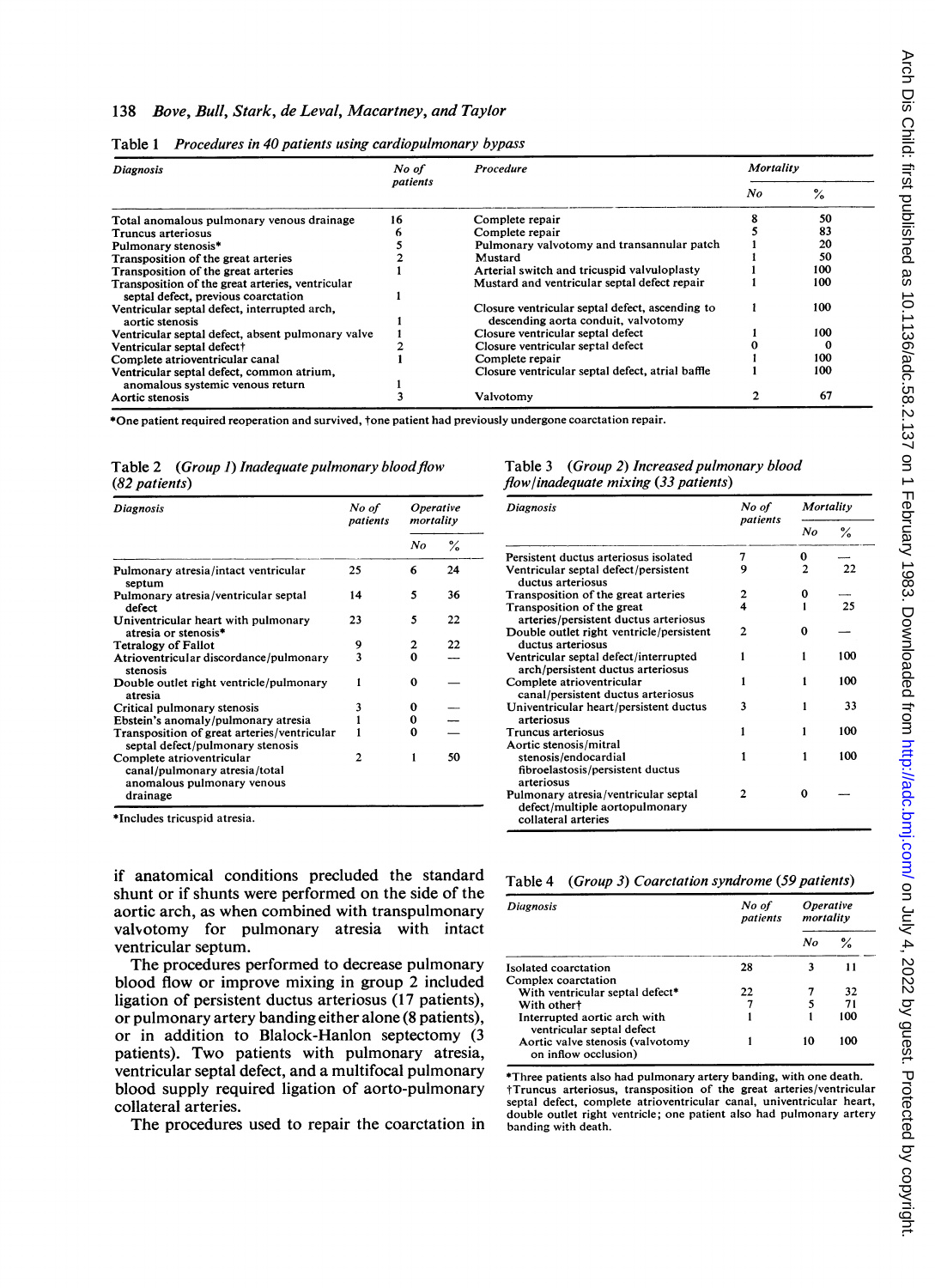group 3 patients included subclavian flap angioplasty, aortic resection with end-to-end anastomosis, patch angioplasty and, in one case, carotid artery to descending aorta anastomosis. Subclavian flap angioplasty became our procedure of choice for this age group during the latter part of the period.

Preoperative risk factors. The following risk factors in the preoperative condition of these patients were analysed retrospectively: weight, the need for respiratory support (ventilation or continuous positive airways pressure), seizures, cardiac arrest with successful resuscitation, renal failure, and significant complication at the time of cardiac catheterisation. Renal failure was defined as occurring in any patient who received preoperative peritoneal dialysis or was anuric for at least 12 hours before operation. Complications of catheterisation included intramyocardial injection of contrast material or intrapericardial haemorrhage with or without tamponade.

Contingency tables were analysed using the  $\gamma^2$  test for goodness of fit or the log maximum likelihood estimator function when sample size was small. The difference between two means was determined using the Student's  $t$  test for independent means. Multivariate risk analysis was not carried out because of the paucity of risk factors identified on univariate analysis and because many risk factors occurred in so few patients. Moreover, a matrix of diagnoses against operations would, in many cases, have contained only one or two patients per cell.

# **Results**

Cardiopulmonary bypass procedures. Among the 40 patients undergoing procedures requiring cardiopulmonary bypass, 23 (57%) died. The mortality rate for each diagnostic group is shown in Table 1. Several neonates who did not survive were moribund preoperatively. For example, one neonate who underwent complete repair of persistent truncus arteriosus had generalised seizures, renal failure, and disseminated intravascular coagulopathy before the operation. Another child with infradiaphragmatic total anomalous pulmonary venous drainage had agenesis of the left lung. Both neonates who died after closure of ventricular septal defects had complex associated lesions: one had an absent pulmonary valve and was in respiratory failure, and the other was 3 days old with additional aortic stenosis, an interrupted aortic arch, and severe congestive heart failure and acidosis. One patient undergoing arterial switch repair for transposition of the great arteries underwent urgent operation at age 3 days after balloon atrial septostomy performed at another institution inadvertently damaged the tricuspid valve.

Non-bypass procedures. The overall mortality for the 174 neonates undergoing non-bypass surgery on the heart and great vessels was  $25\%$  (44 patients). Among group <sup>1</sup> patients with inadequate pulmonary blood flow, 19 of 82 patients died. Most (68 patients) of these had systemic/pulmonary shunts. The remaining patients underwent pulmonary valvotomy, formalin infiltration of the ductus, or both. When analysed according to operation, the highest mortality rate was in the group of patients having a formalin infiltration of the ductus. Early in our experience, we felt that this was an adequate procedure by itself and additional shunts were not routinely performed. The mortality rate  $(45\%, 5 \text{ of}$ 11 patients) in our series was unacceptably high and we no longer consider this operation to be appropriate.1" Among the diagnostic categories, the patients with pulmonary atresia and ventricular septal defect showed a mortality disproportionately high  $(36\%)$  even for this group. In retrospect, some of these patients had only a few lung segments connected to the main pulmonary artery and should perhaps have been considered inoperable.

Closed pulmonary valvotomy was performed only three times as an isolated procedure and only in the rare patient with pulmonary atresia or stenosis with an intact ventricular septum who had a large, well functioning right ventricular chamber. None of these patients died. Otherwise valvotomy was combined with a systemic to pulmonary shunt or formalin infiltration of the ductus. Of the 55 classical or modified Blalock-Taussig operations performed, 8 (15%) patients died. There was no difference in mortality between the standard Blalock-Taussig anastomosis and the modified Blalock-Taussig shunts performed with Gore-Tex. Although they tended as a group to have the smallest pulmonary arteries, 5 of 15 patients undergoing Waterston anastomosis died, and we now use the Waterston shunt less often.

Among the 33 patients undergoing procedures designed to decrease pulmonary blood flow or improve mixing, 8 (24%) patients died including 4 patients undergoing only ligation of a persistent ductus arteriosus. These deaths occurred in patients with complex associated anomalies; there was no mortality for ligation of an isolated ductus arteriosus (7 neonates). Other patients in this group underwent pulmonary artery banding either alone (8 patients, 2 deaths) or with a Blalock-Hanlon atrial septectomy (3 patients, <sup>1</sup> death). Three patients had a Blalock-Hanlon septectomy only; in 2 patients the procedure was performed on neonates with simple transposition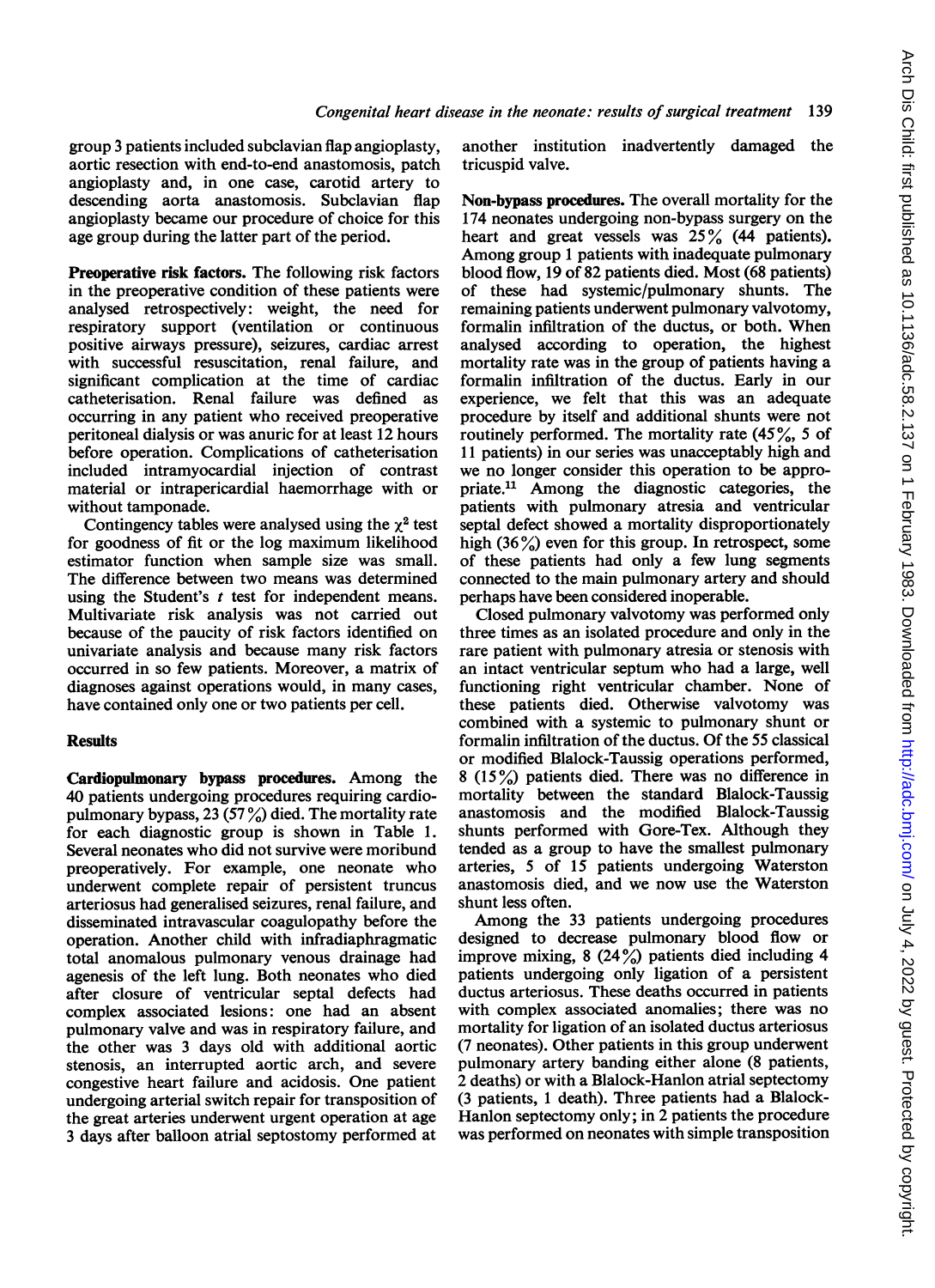|                            | All patients             | <b>Survivors</b>  | Non-survivors    | P value |
|----------------------------|--------------------------|-------------------|------------------|---------|
| pH                         | $7.32 + 0.01$            | $7.34 + 0.01$     | $7.29 + 0.02$    | 0.02    |
| Respiratory support $(\%)$ | 31 (58 patients)         | $23(29$ patients) | 48 (29 patients) | 0.01    |
| Weight (kg)                | $3 \cdot 1 + 0 \cdot 05$ | $3.17 + 0.07$     | $2.98 + 0.07$    | NS      |
| Seizures $(\%)$            | 3 (6 patients)           | 4 (5 patients)    | 2 (1 patient)    | NS      |
| Cardiac arrest $(\%)$      | 4 (8 patients)           | 3 (4 patients)    | 7 (4 patients)   | NS      |
| Renal failure $(\%)$       | 1 (2 patients)           | 0 (0 patients)    | 8 (2 patients)   | NS      |
| $PO_2 < 20$ (%)            | 8 (15 patients)          | 9 (12 patients)   | 5 (3 patients)   | NS      |

Table 5 Preoperative risk factors

of the great arteries in whom inadequate mixing persisted despite balloon atrial septostomy. Both patients underwent surgical septectomy in preference to an interatrial repair on bypass (Table 1) because of the serious overall condition of each: septicaemia in one patient and staphylococcal pneumonia in the other. Both survived operation.

Fifteen of 57 patients undergoing repair of coarctation of the aorta died. The mortality for isolated coarctation of the aorta was  $11\%$  (3 of 28 patients). One neonate was moribund preoperatively, and died 2 days after surgery while undergoing peritoneal dialysis. Both the others had severely hypoplastic third parts of the aortic arch so that left ventricular obstruction was incompletely relieved. Coarctation of the aorta associated with ventricular septal defect and requiring operation in the first months of life carried a  $32\%$  mortality; coarctation associated with other more complex lesions carried a  $71\%$  mortality (Table 4). When the mortality was examined with respect to the type of coarctation repair, no significant differences were found with any operative approach. Since 1977 subclavian flap angioplasty has been our procedure of choice.

Preoperative risk factors. Data on possible preoperative risk factors are given in Table 5. The arterial pH on arrival in the unit ranged from  $6-72$  to 7- 60 and was appreciably lower among non-surviving patients. This usually represented a metabolic acidosis. Severe respiratory distress, reflected in a need for preoperative ventilatory support, was the only other risk factor documented; the incidences of preoperative seizures, cardiac arrest, renal failure, and complications from cardiac catheterisation were all fairly low and none was shown on its own to increase mortality significantly.

#### **Discussion**

With improved methods of perinatal care, newborn resuscitation, and diagnosis, many neonates with congenital heart disease survive to require medical and operative therapy. The cardiac surgery performed on infants within the first month of life

| Table 6 Neonates undergoing cardiac catheterisation |
|-----------------------------------------------------|
| in 1979 at The Hospital for Sick Children           |

|                                                 | No of<br>patients | ℅   |
|-------------------------------------------------|-------------------|-----|
| Admitted                                        | 180               | 100 |
| Catheterised                                    | 156               | 86  |
| Operated                                        | 54                | 30  |
| Rashkind—transposition of the<br>great arteries | 26                | 14  |
| Hypoplastic left heart                          | 14                |     |
| Other inoperable                                | 12                |     |
| Non cardiac disease                             | 8                 |     |
| Myocarditis                                     | 3                 |     |
| Postoperative recatheterisation                 | 3                 |     |
| Surgery delayed                                 | 36                | 20  |

represented a small percentage of all cardiac operations during the period 1976-80 at our unit. It is particularly in this select group of patients however, that an accurate effective treatment plan must be conceived. Although congenital heart disease is commonly recognised in the first month of life, only a few patients require operation. Of 180 patients admitted in the first month of life during the calendar year 1979 at this hospital, 156 underwent cardiac catheterisation and only 54 came to operation (Table 6). With the advent of two-dimensional echocardiography many such patients are no longer even catheterised. The proportion of patients referred with non-cardiac disease and the proportion of patients admitted who required surgery as neonates are broadly comparable with those presented in a recent review of all neonatal admissions to Royal Liverpool Children's Hospital (1976-78).4 Of their total of 322 patients admitted 143 were operated on, of whom only 66  $(20\%)$ underwent surgery as neonates.

The decision regarding the choice of procedure is often based on the mortality and morbidity of palliation versus complete repair in the neonate. For some patients there is no choice to be made; early correction is the only appropriate treatment for obstructed total anomalous pulmonary venous drainage<sup>12 13</sup> while solely palliation is currently available for neonates with tricuspid atresia.14 If a choice is available, the trend towards early correction